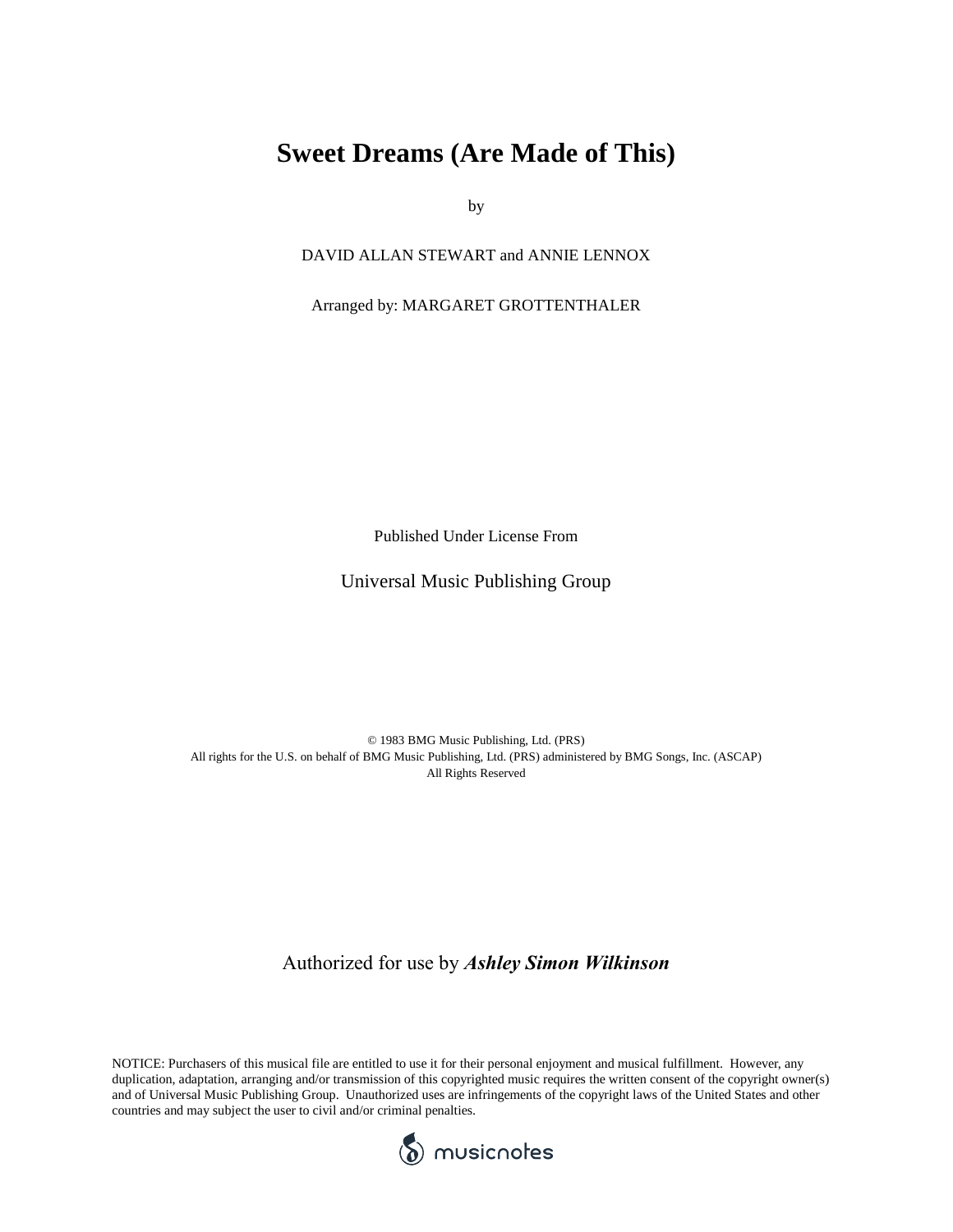## **Sweet Dreams (Are Made of This)**

*A Killer Wails Arrangement by Maragaret Grottenthaler*

Words and Music by David A. Stewart and Annie Lennox



© 1983 by BMG Music Publishing Limited All Rights for the U.S. Administered by BMG Songs, Inc. International Copyright Secured All Rights Reserved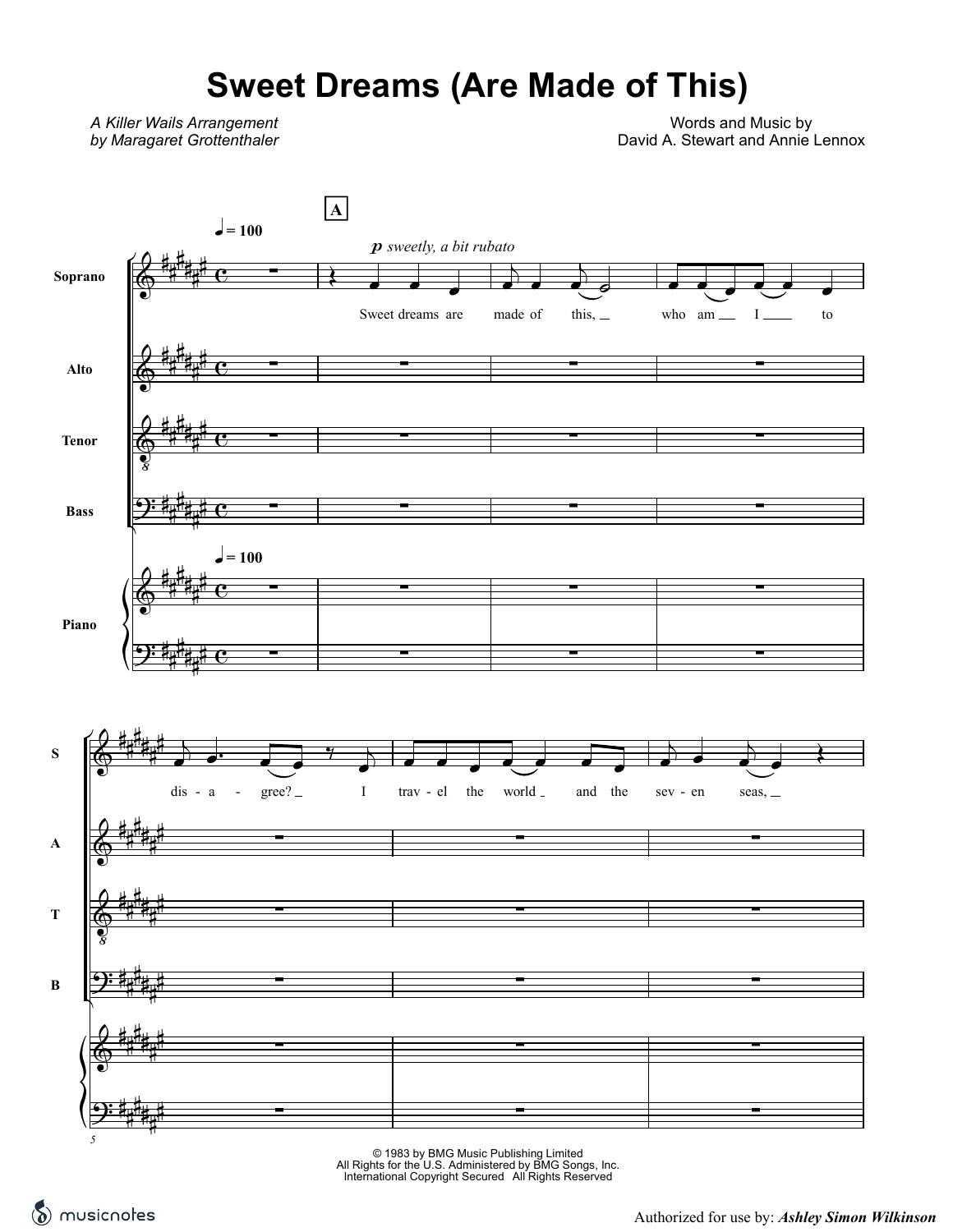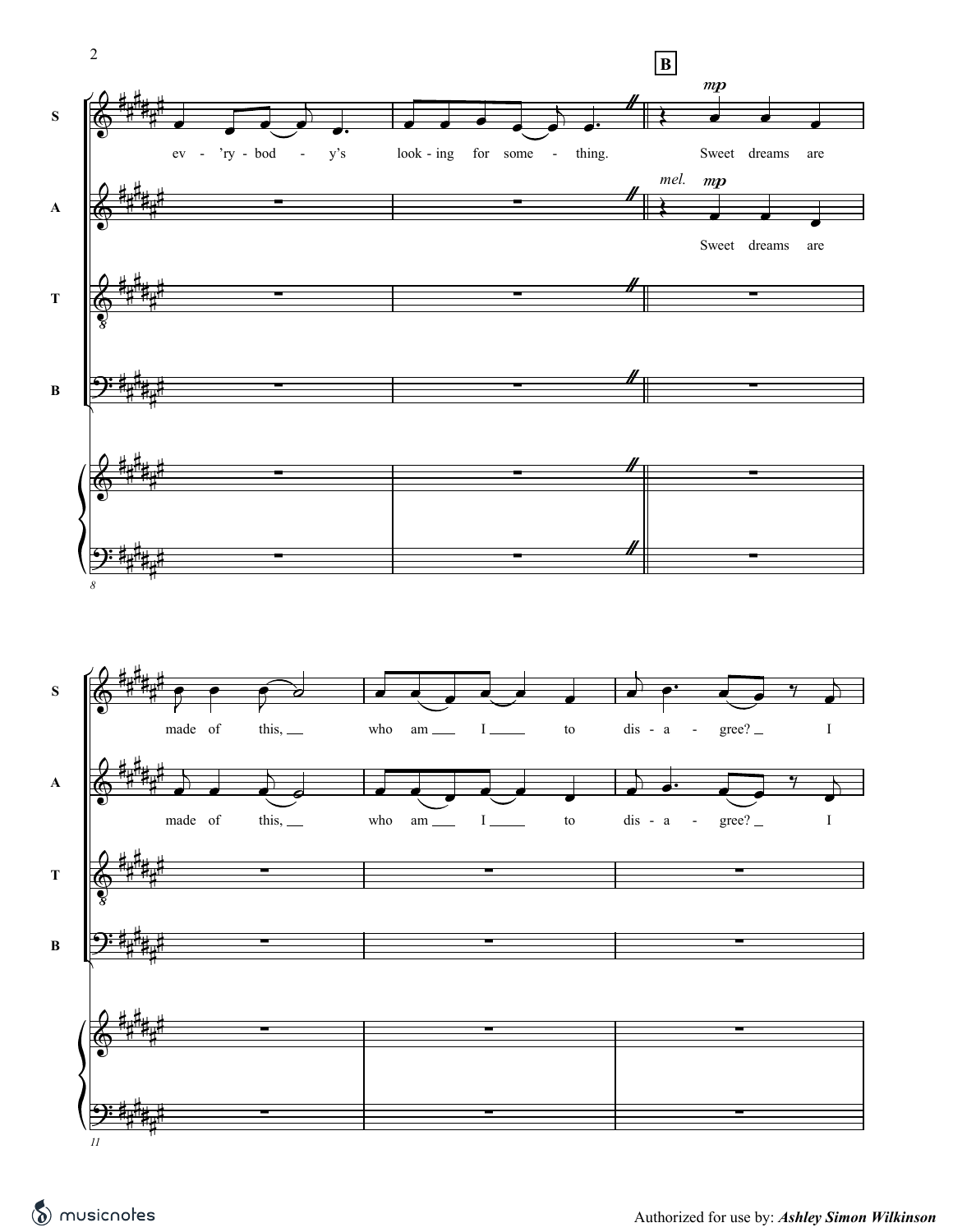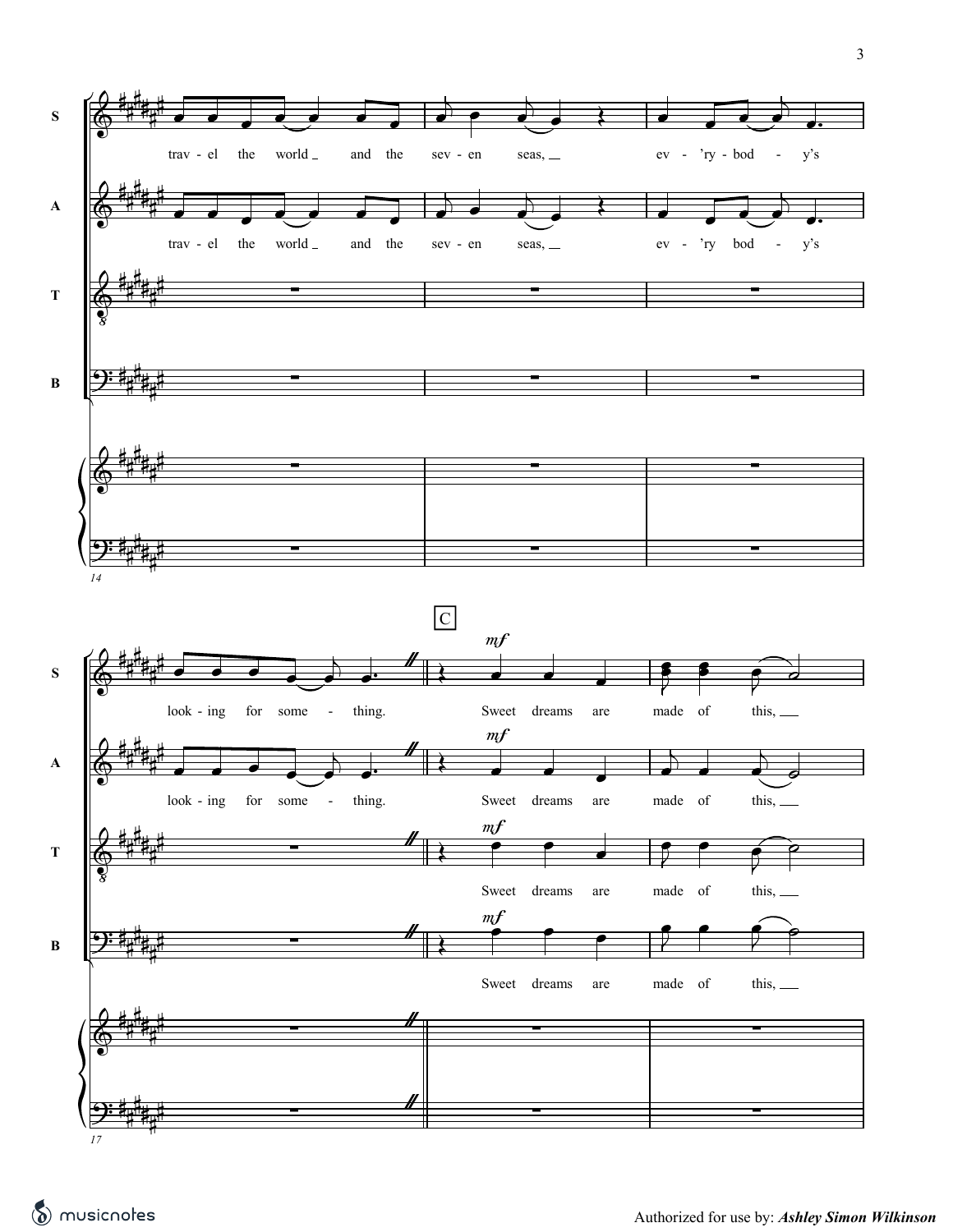

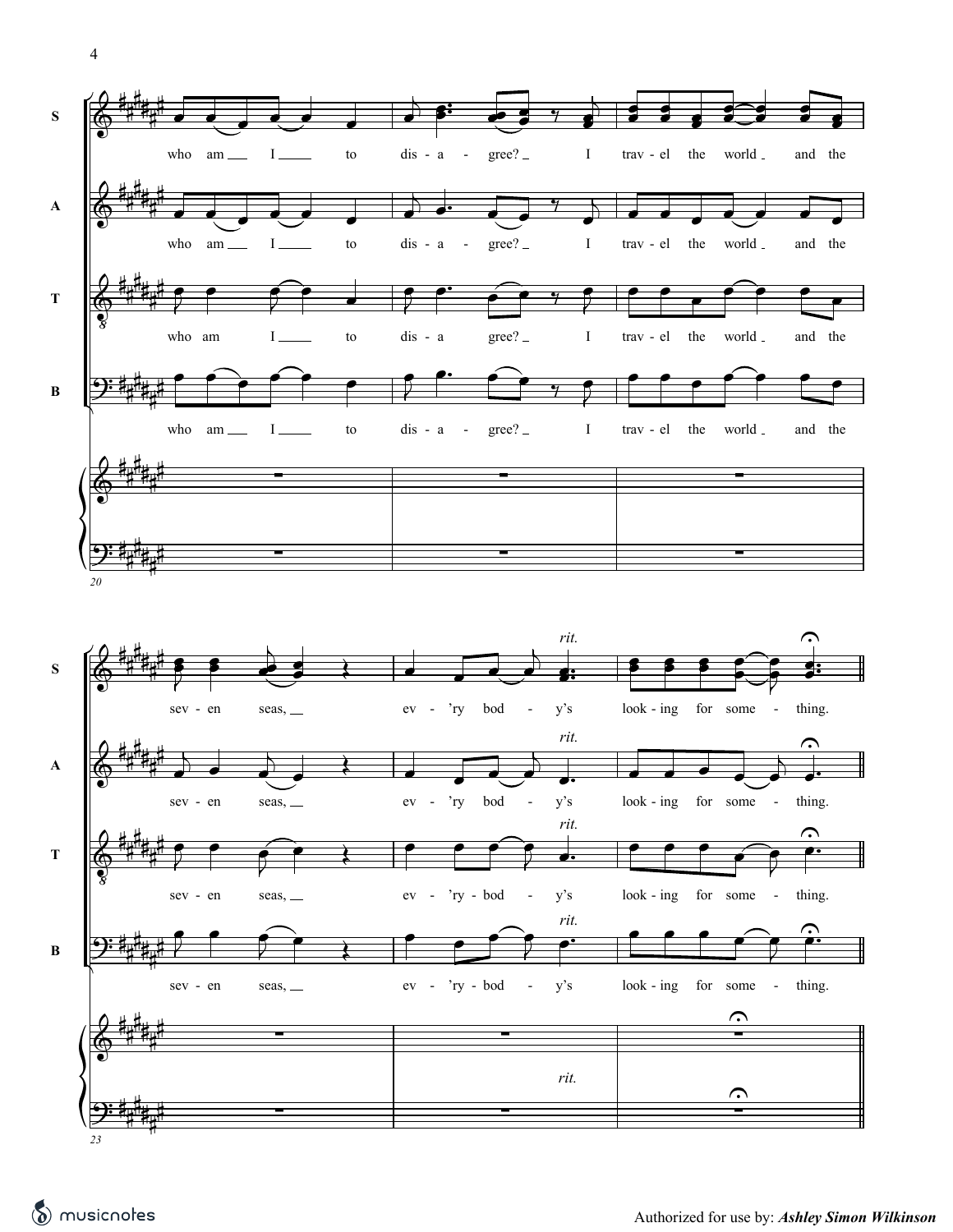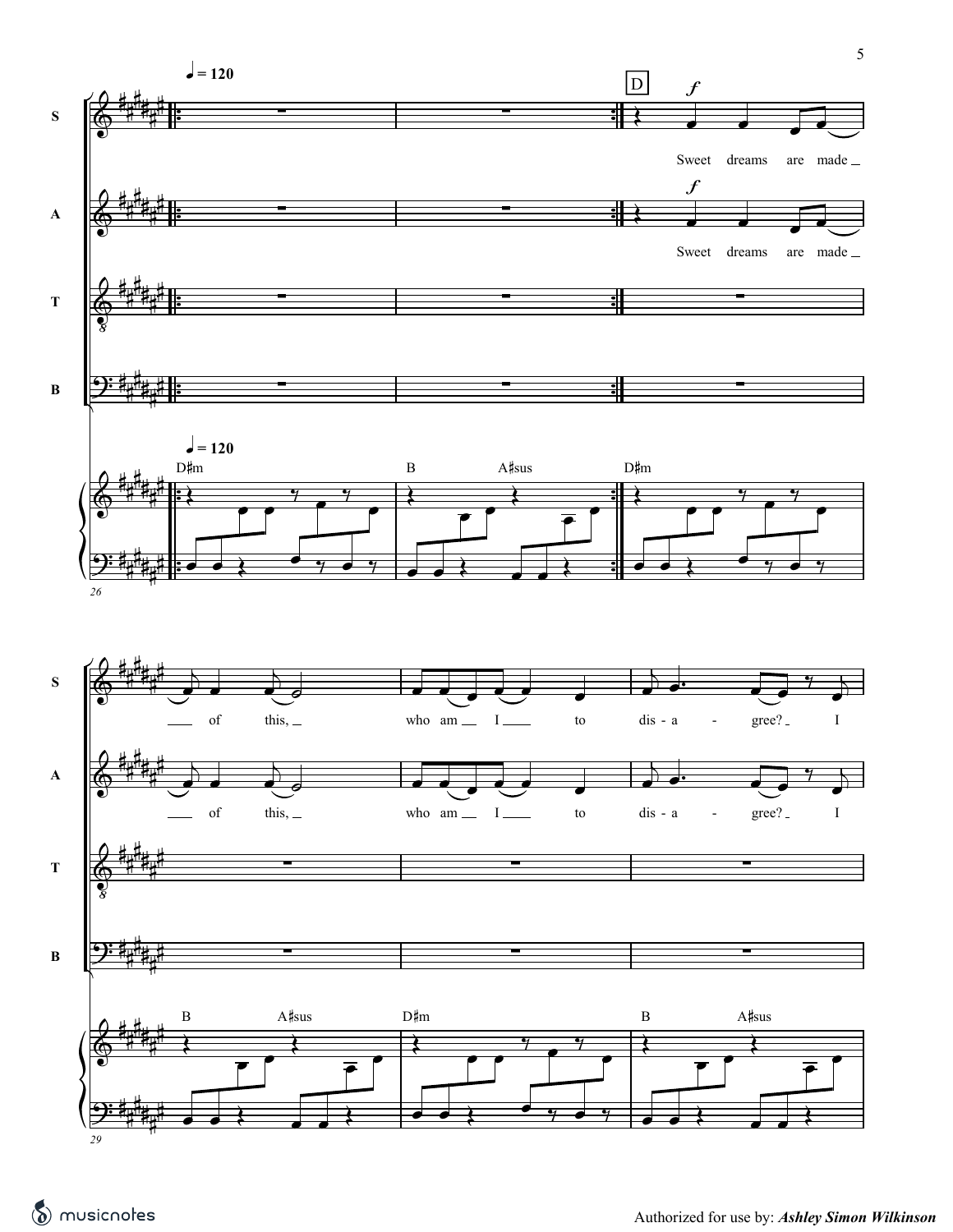

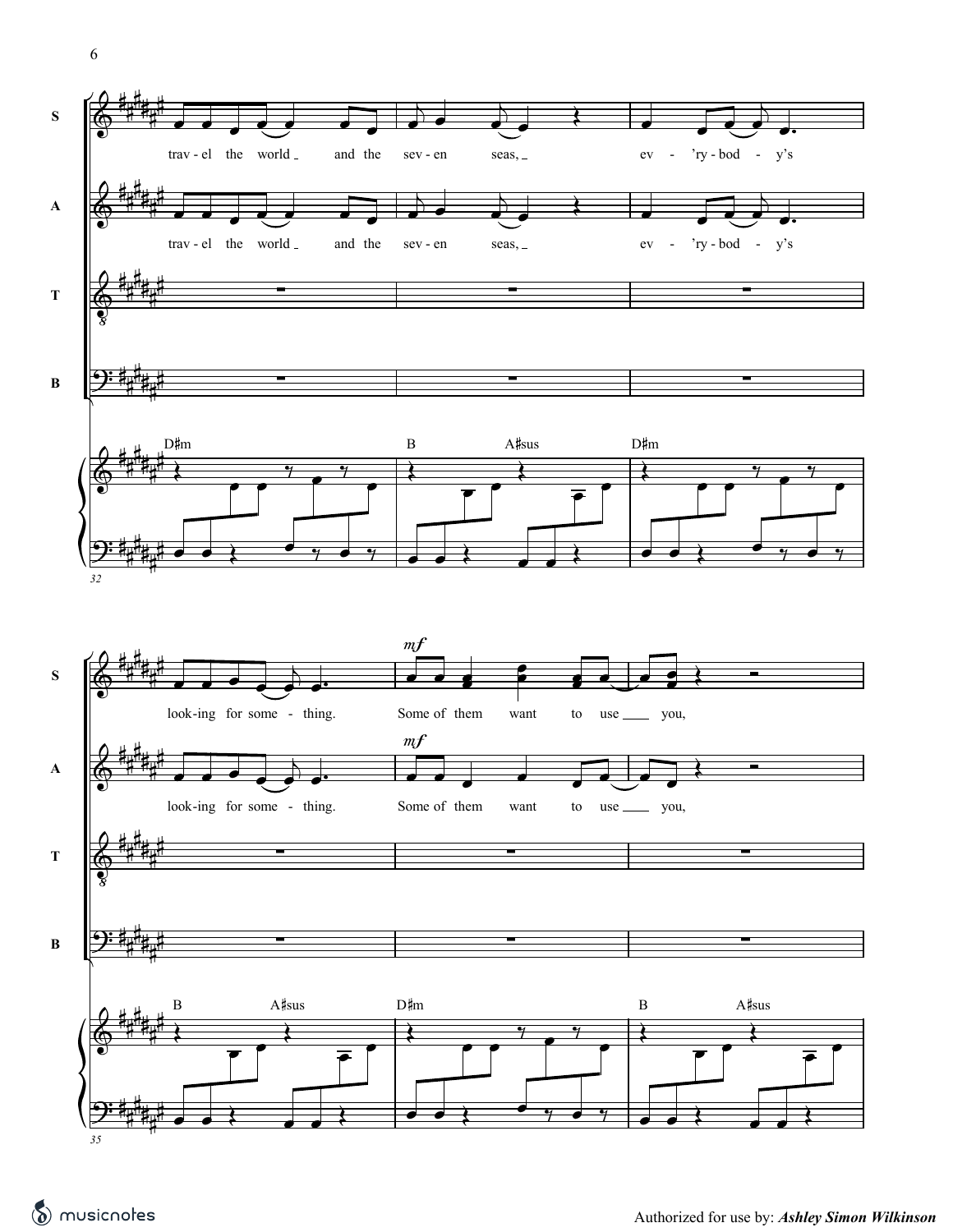*cresc.* **S** by you, some of them want to get used some of them want to a - buse *cresc.* **A** some of them want to get used <u>s</u> by you, some of them want to a - buse **T** some of them want to a - buse  $\boldsymbol{f}$ **B** some of them want to a - buse  $D \parallel m$ B  $A$  sus D#m  $\overline{\mathbf{y}}$ *38* **S** you, want bused. . to be a some of them  $\boldsymbol{f}$ **A** you, be bused. \_ some of them want to a **T** you, want to be a bused. . some of them **B** bused. \_ you, want to be a some of them B  $\mathbf{A}$  is<br>us  $D \parallel m$ B  $\mathbf{A}$  is<br>us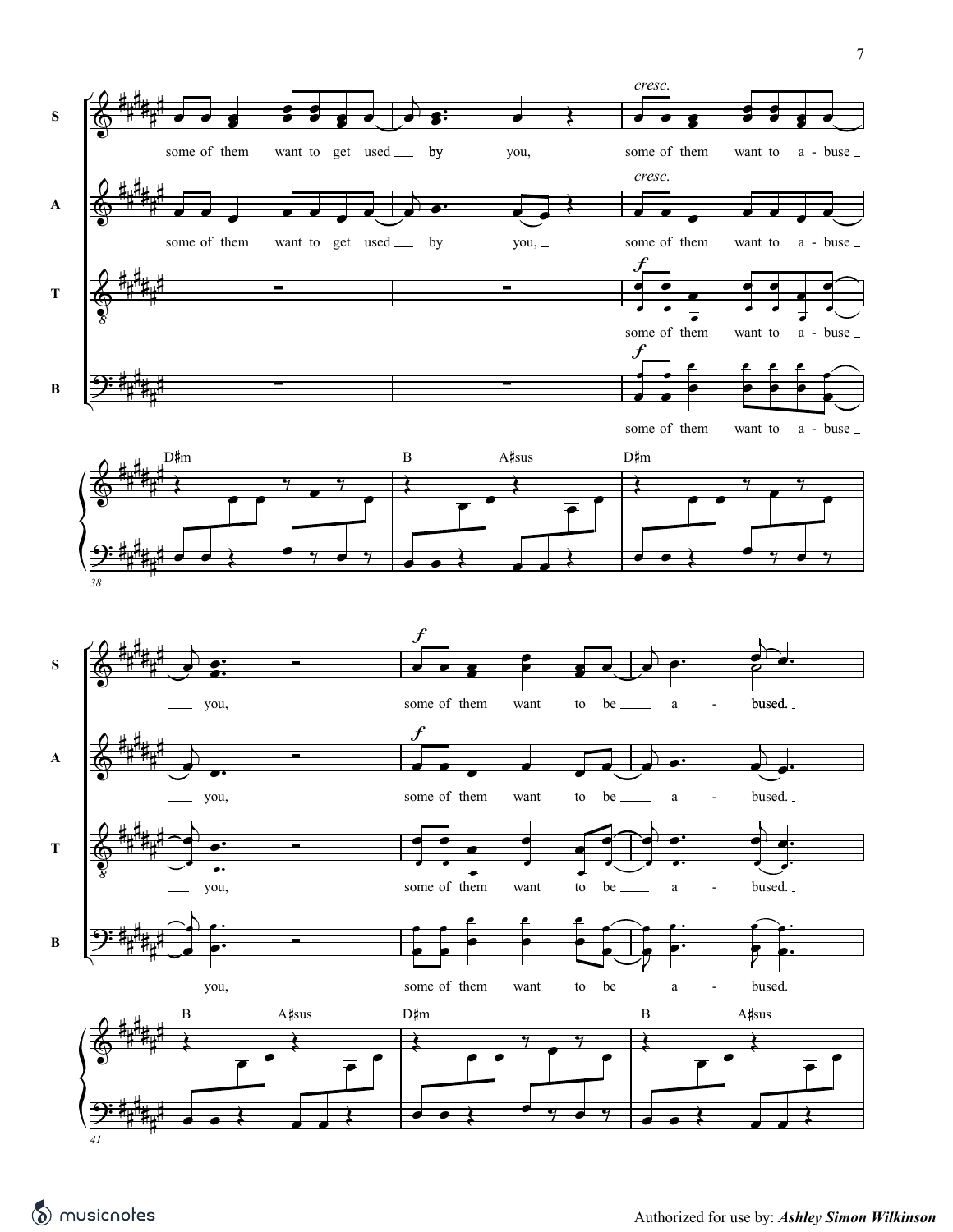

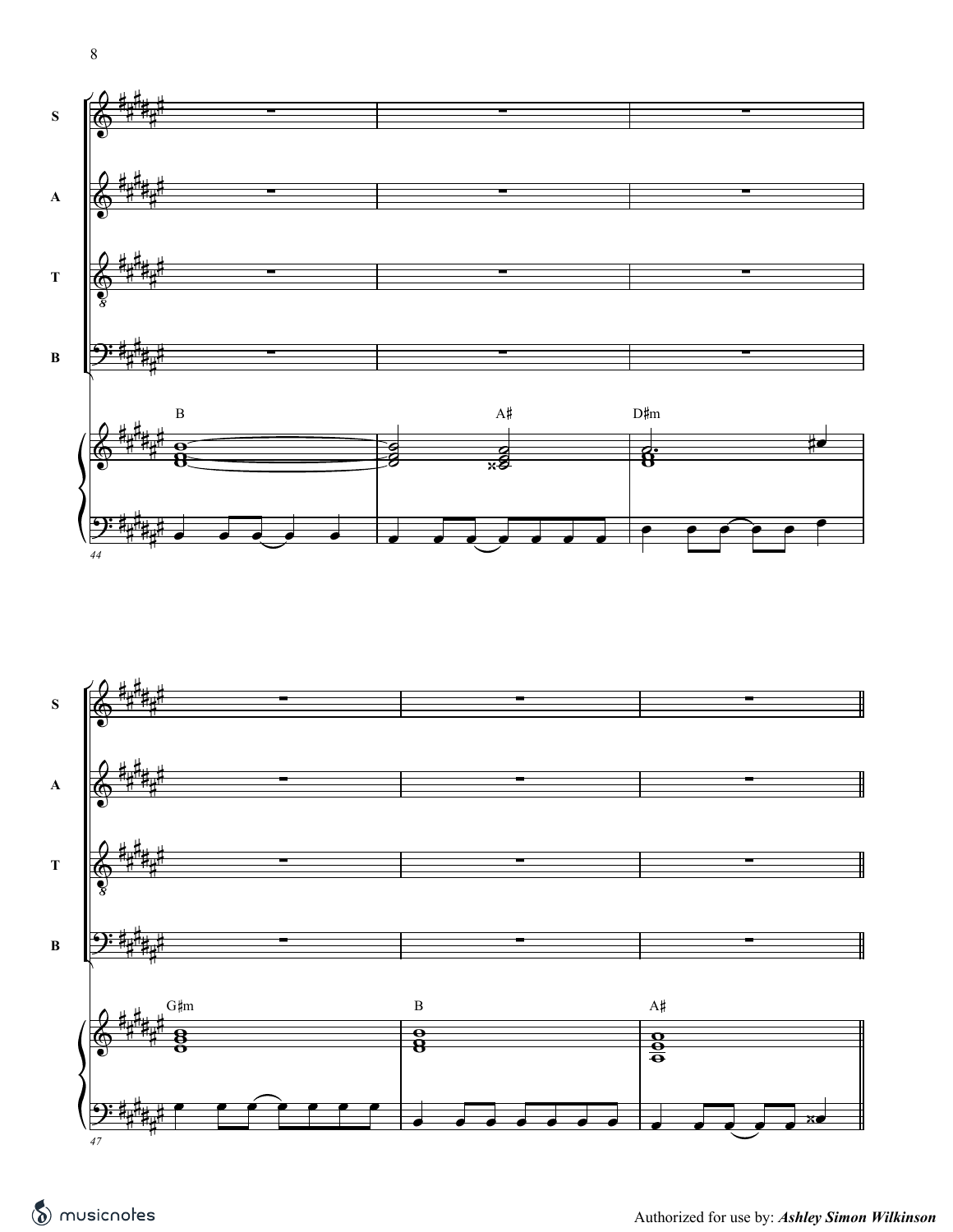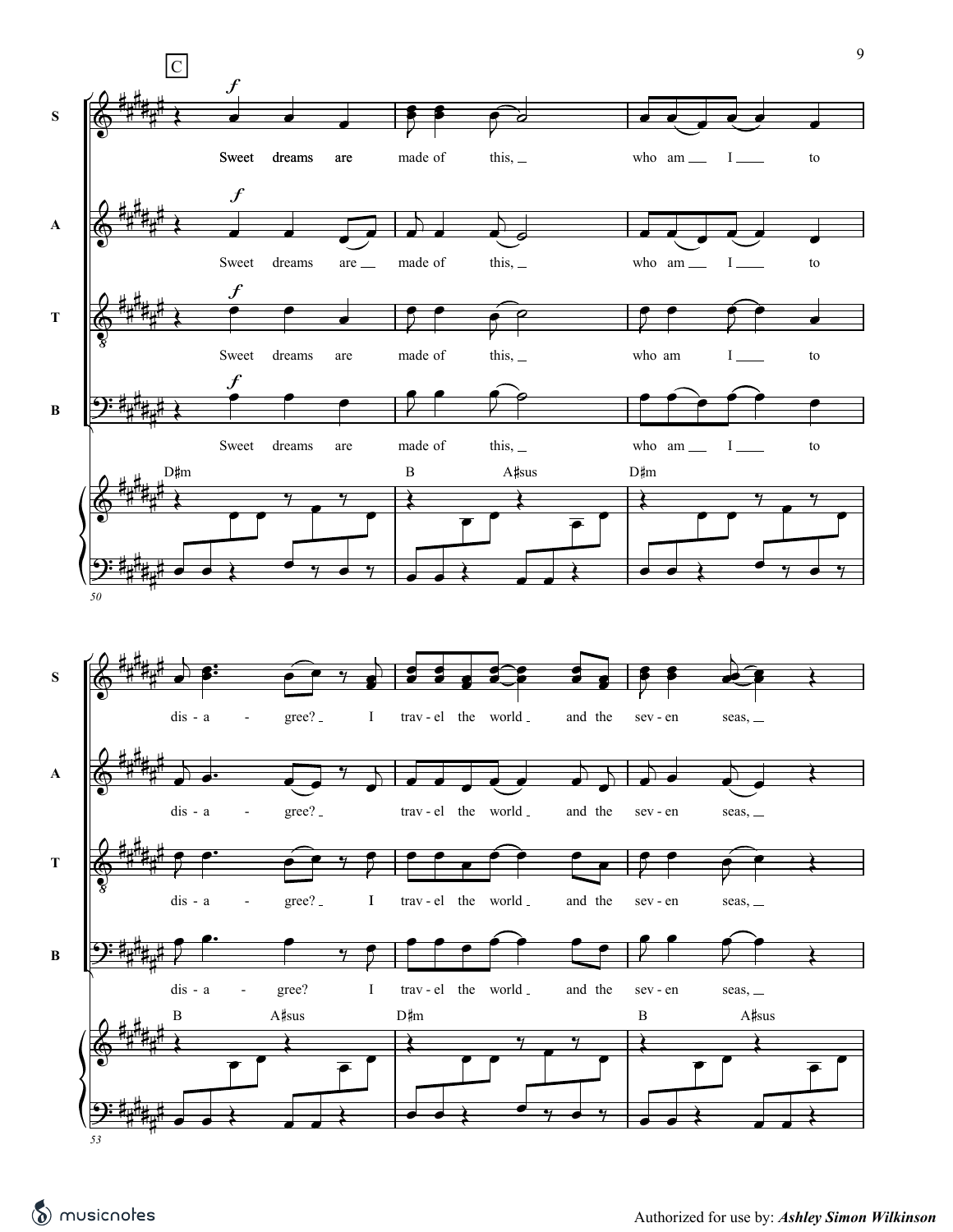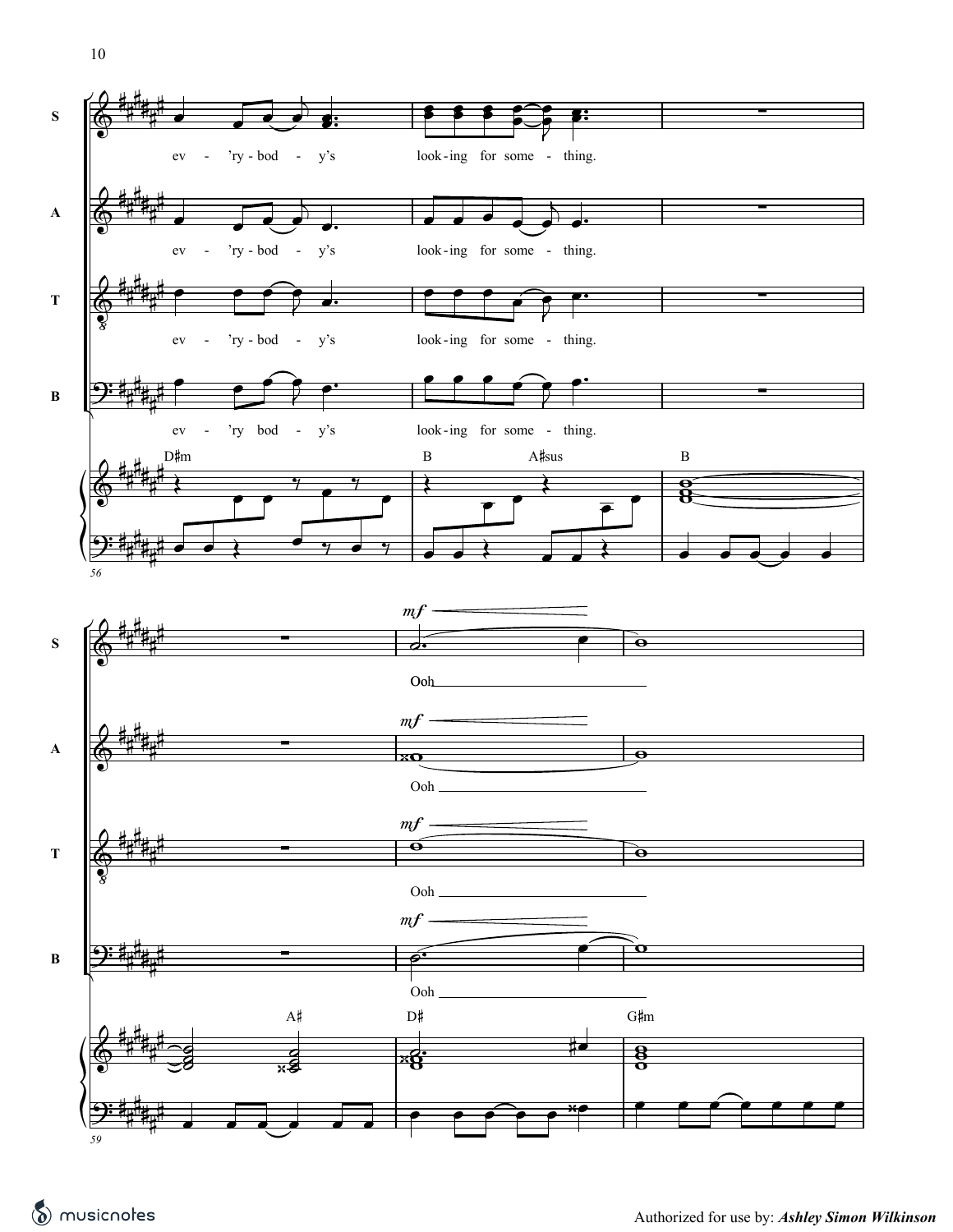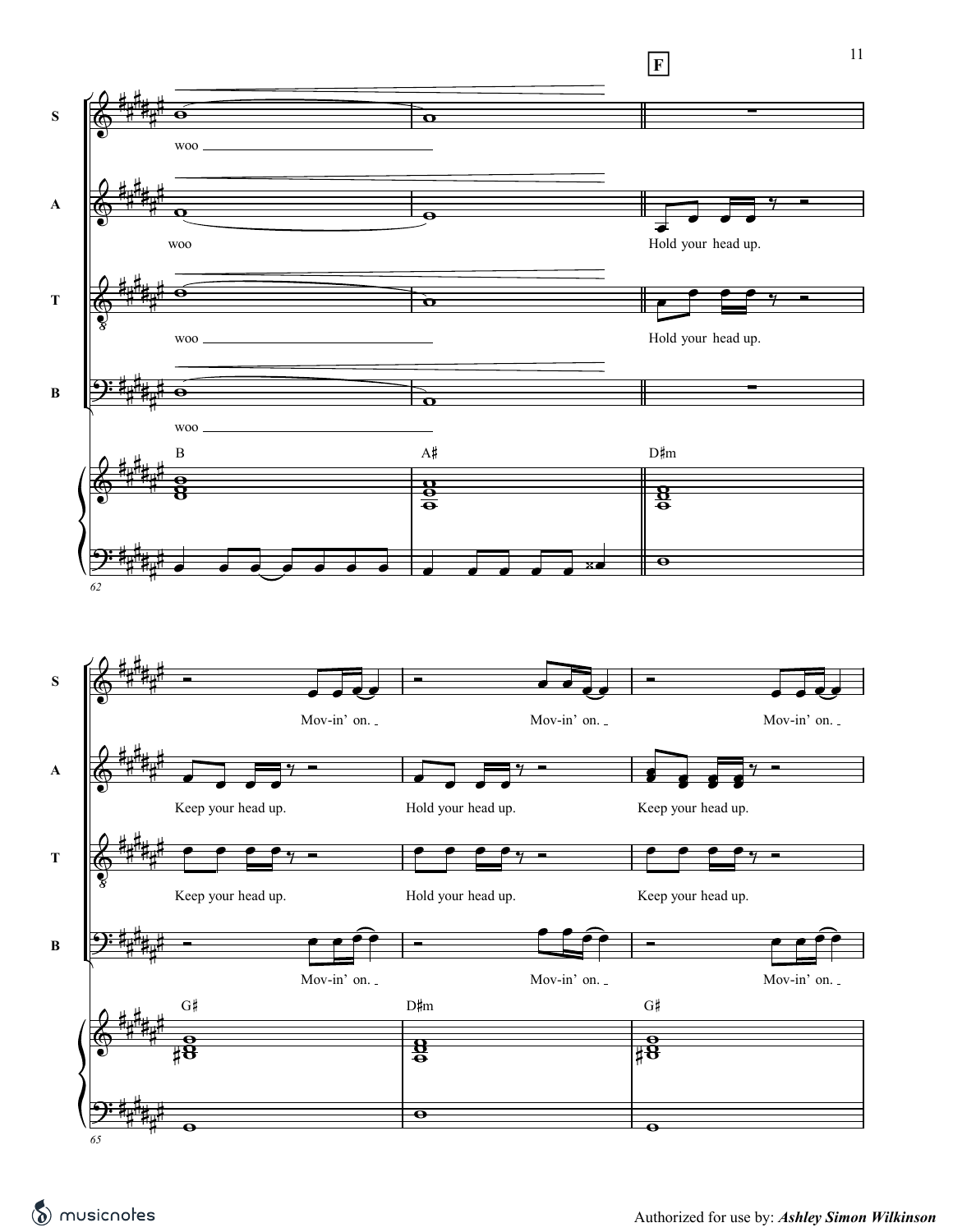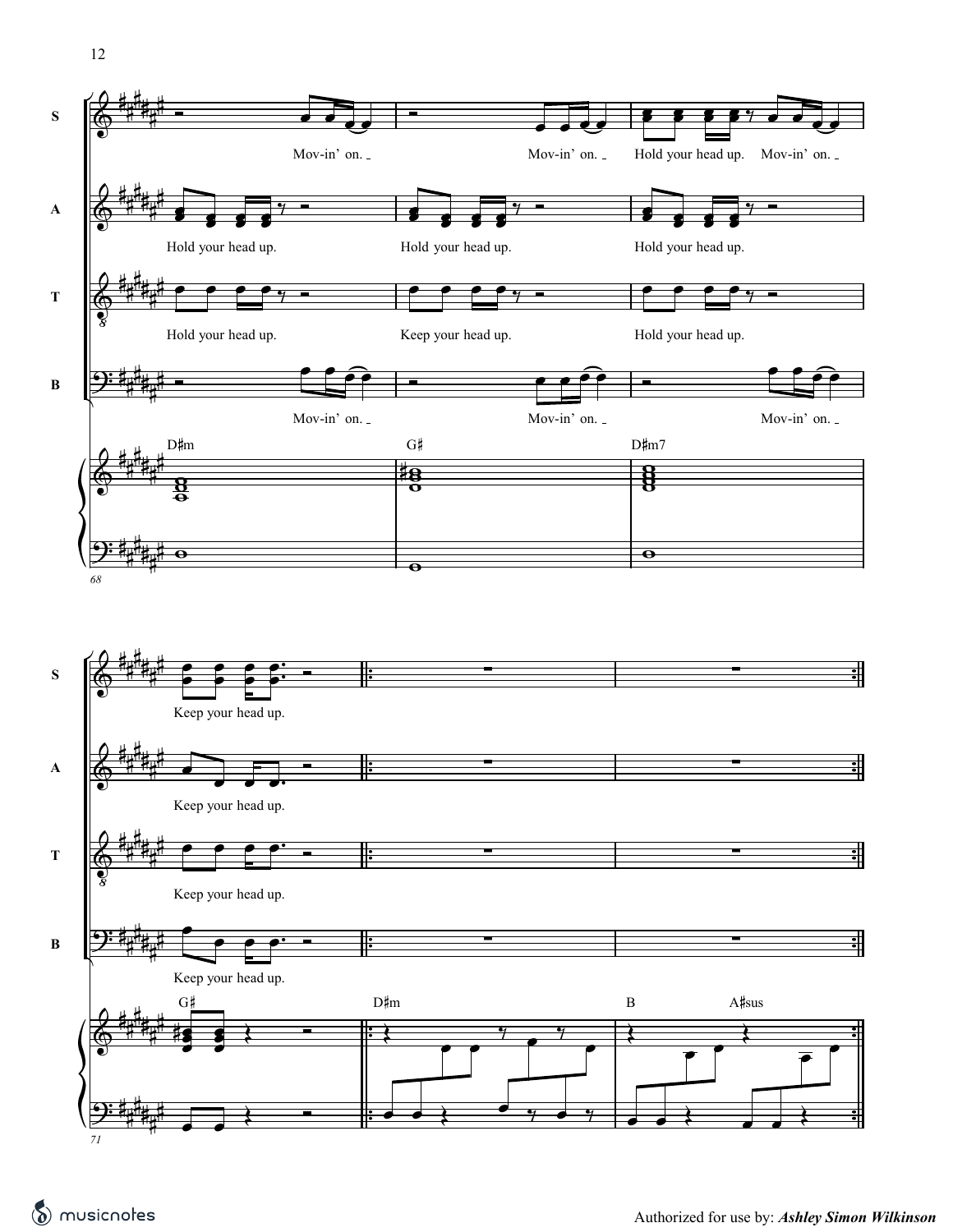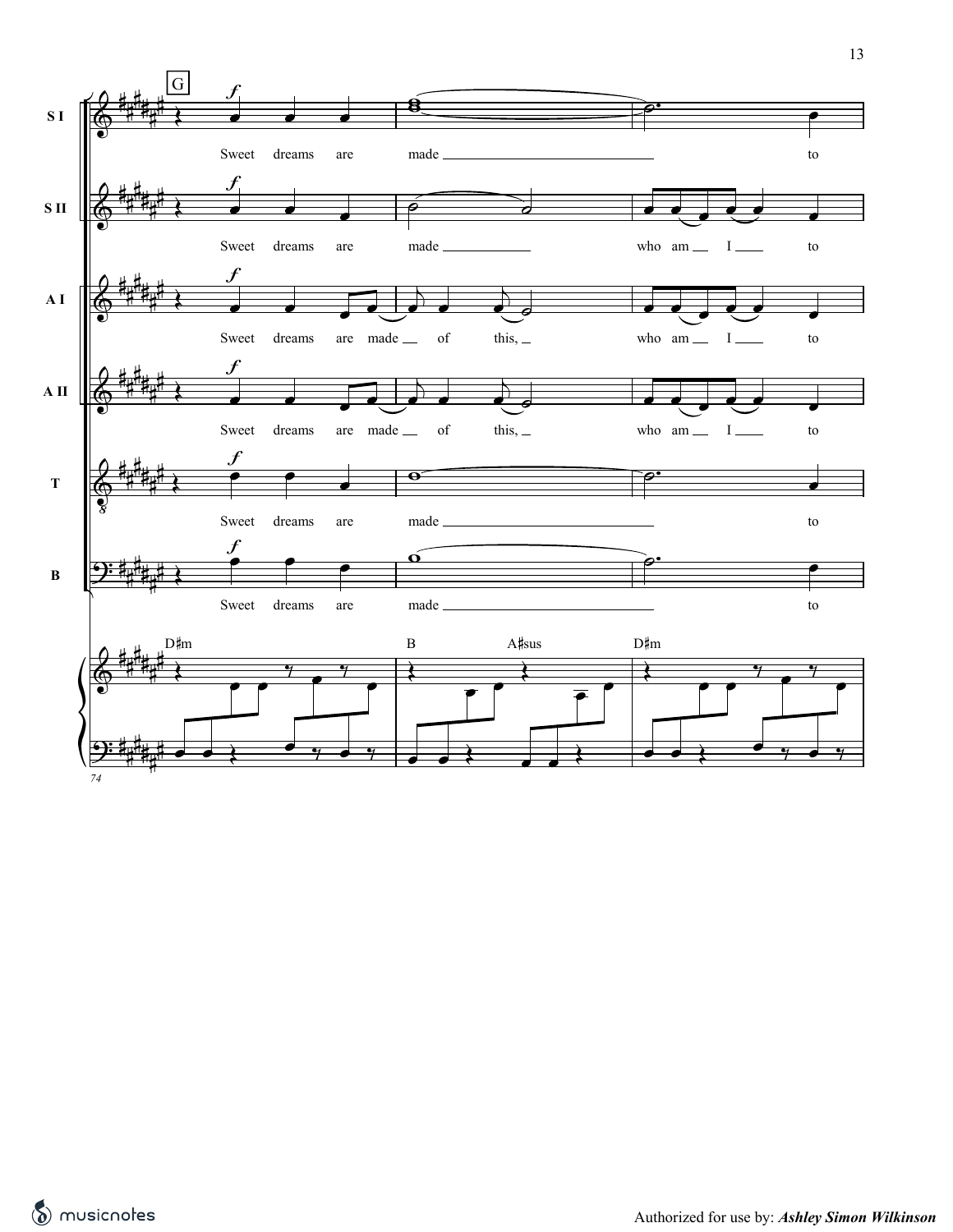

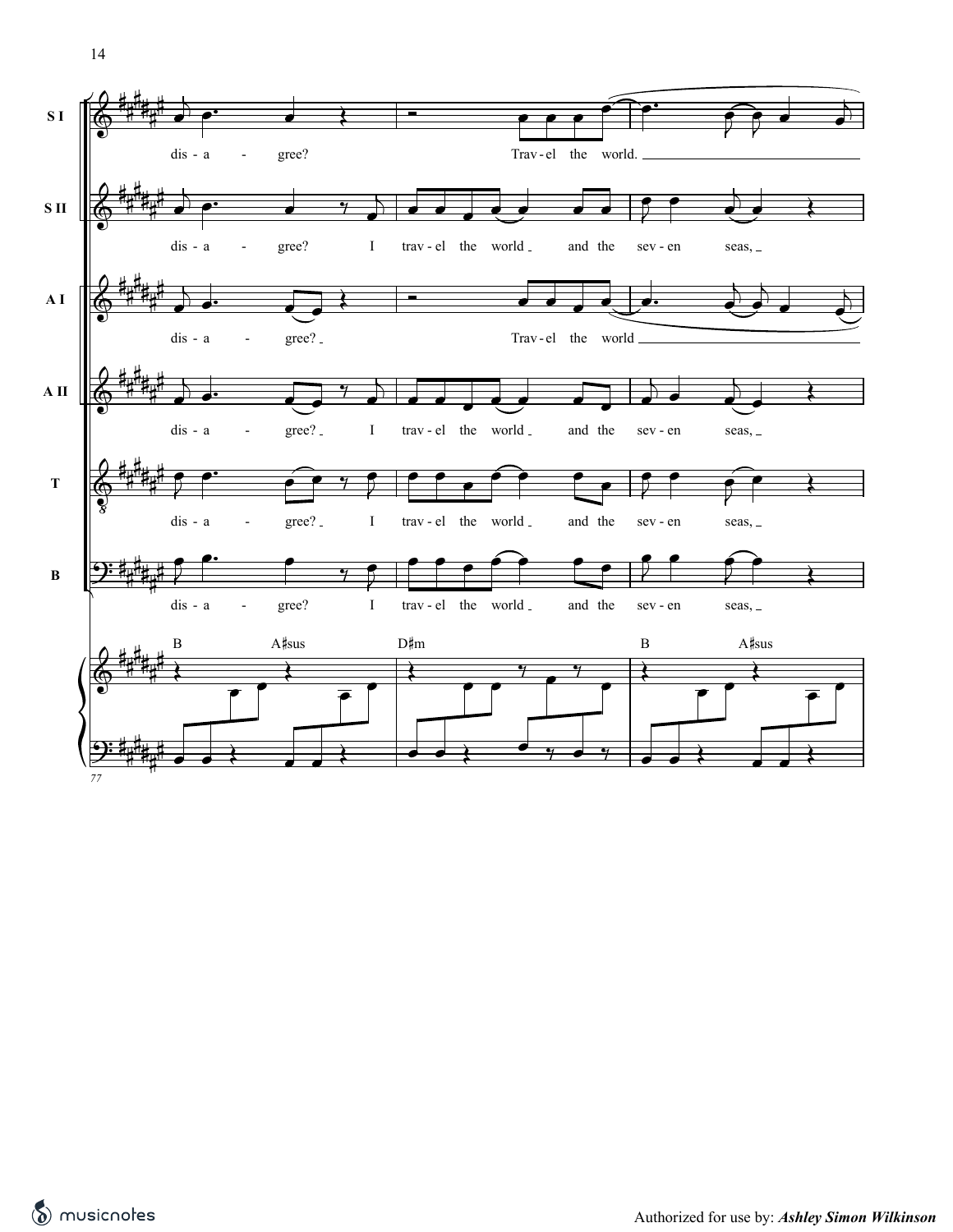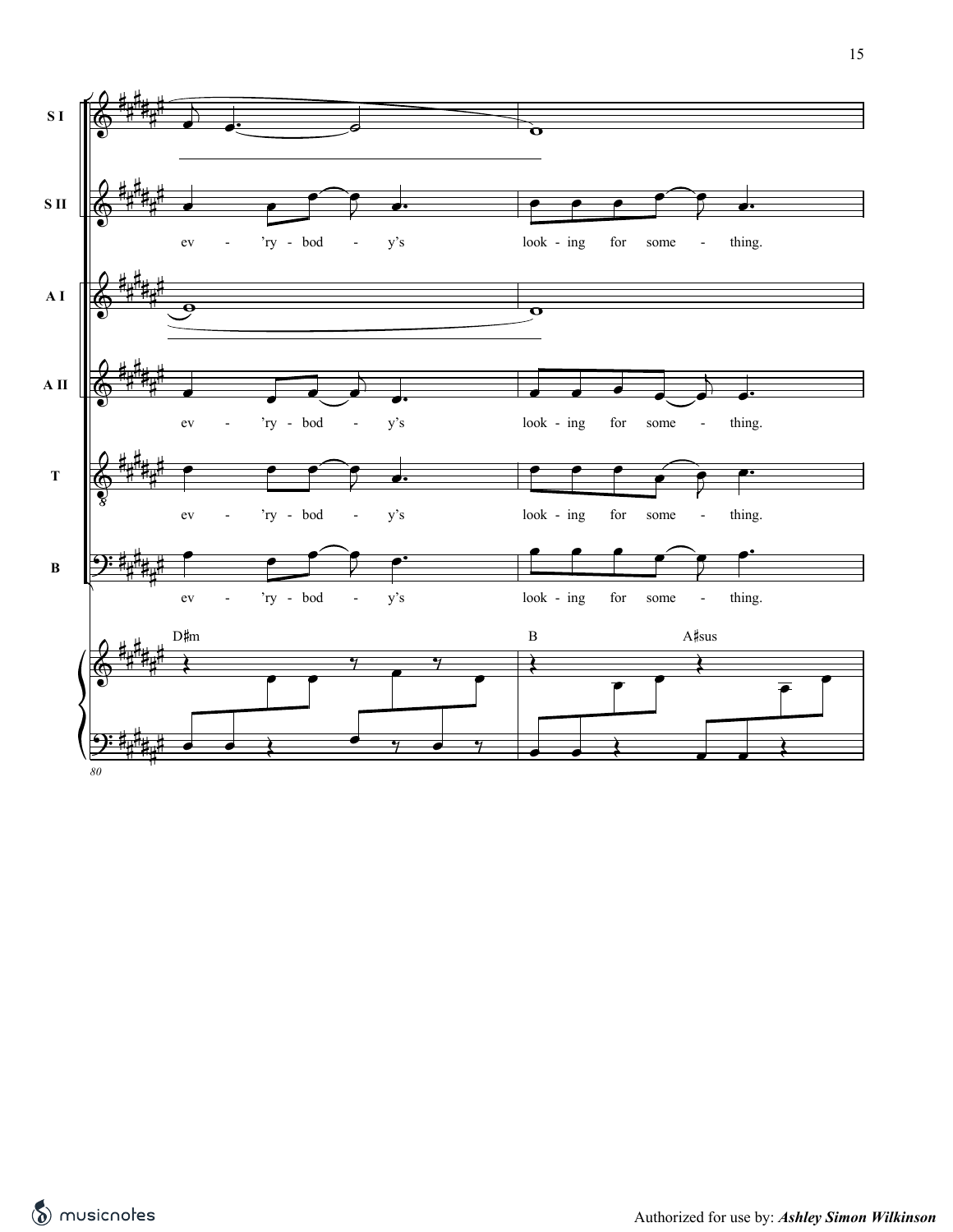

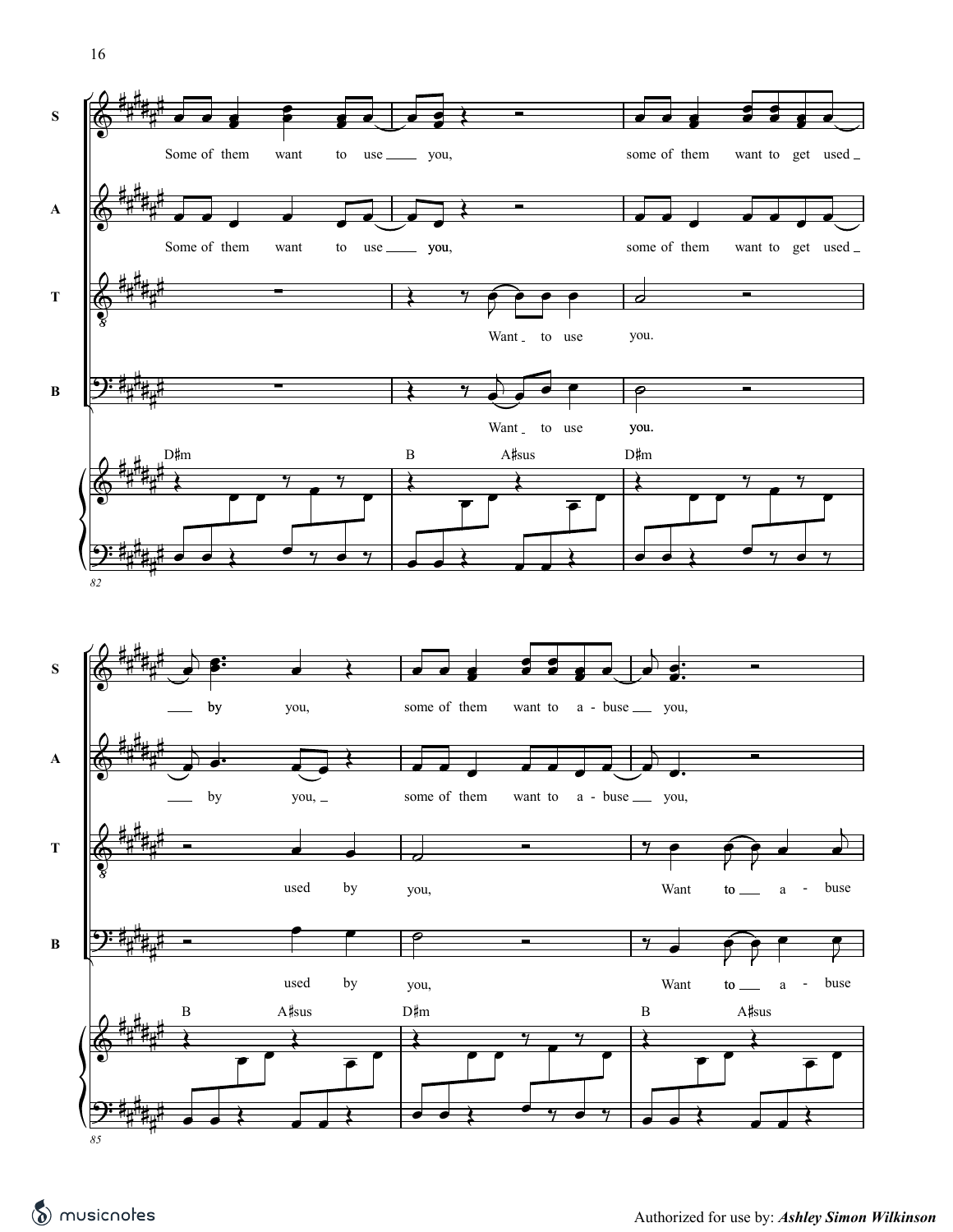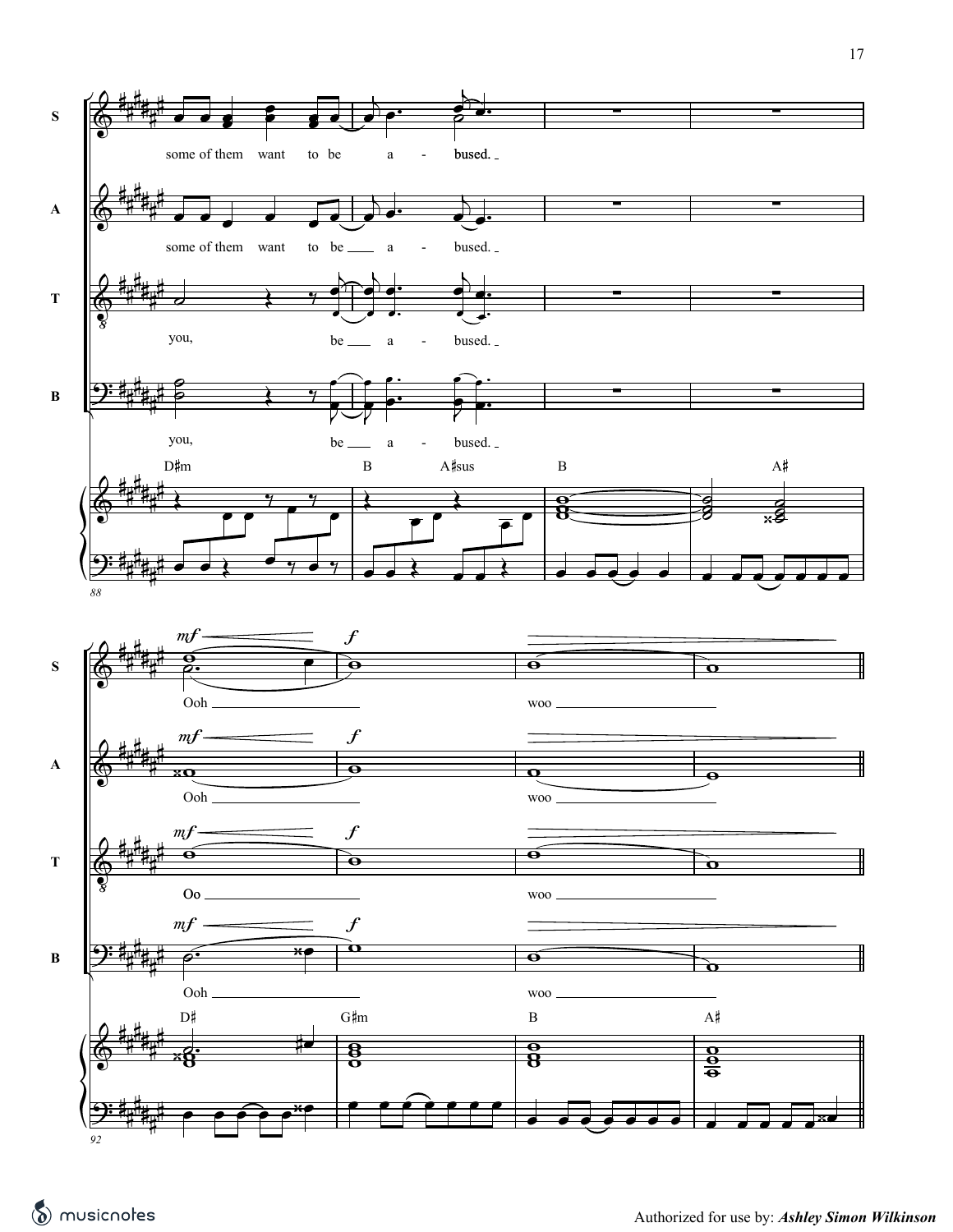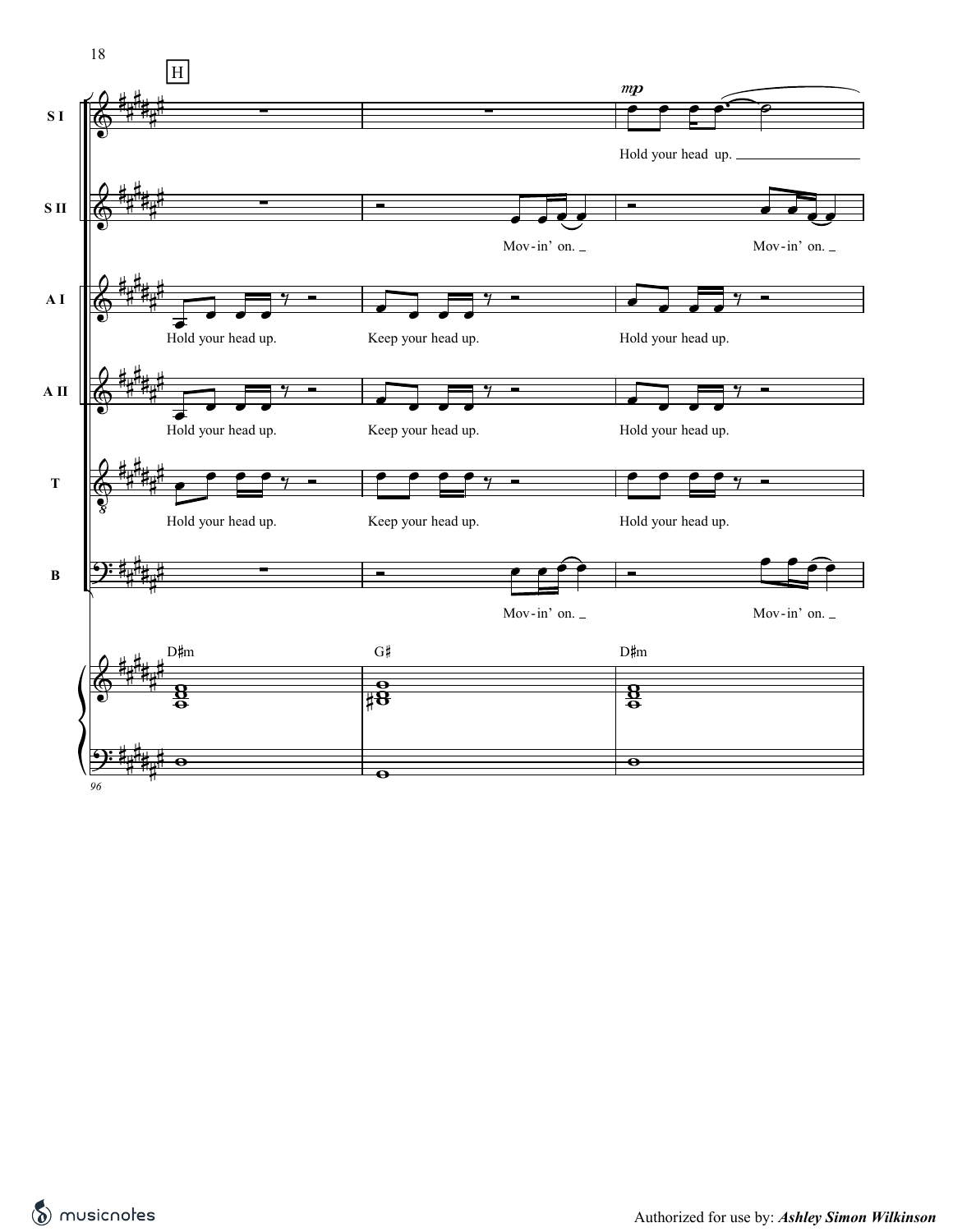![](_page_19_Figure_0.jpeg)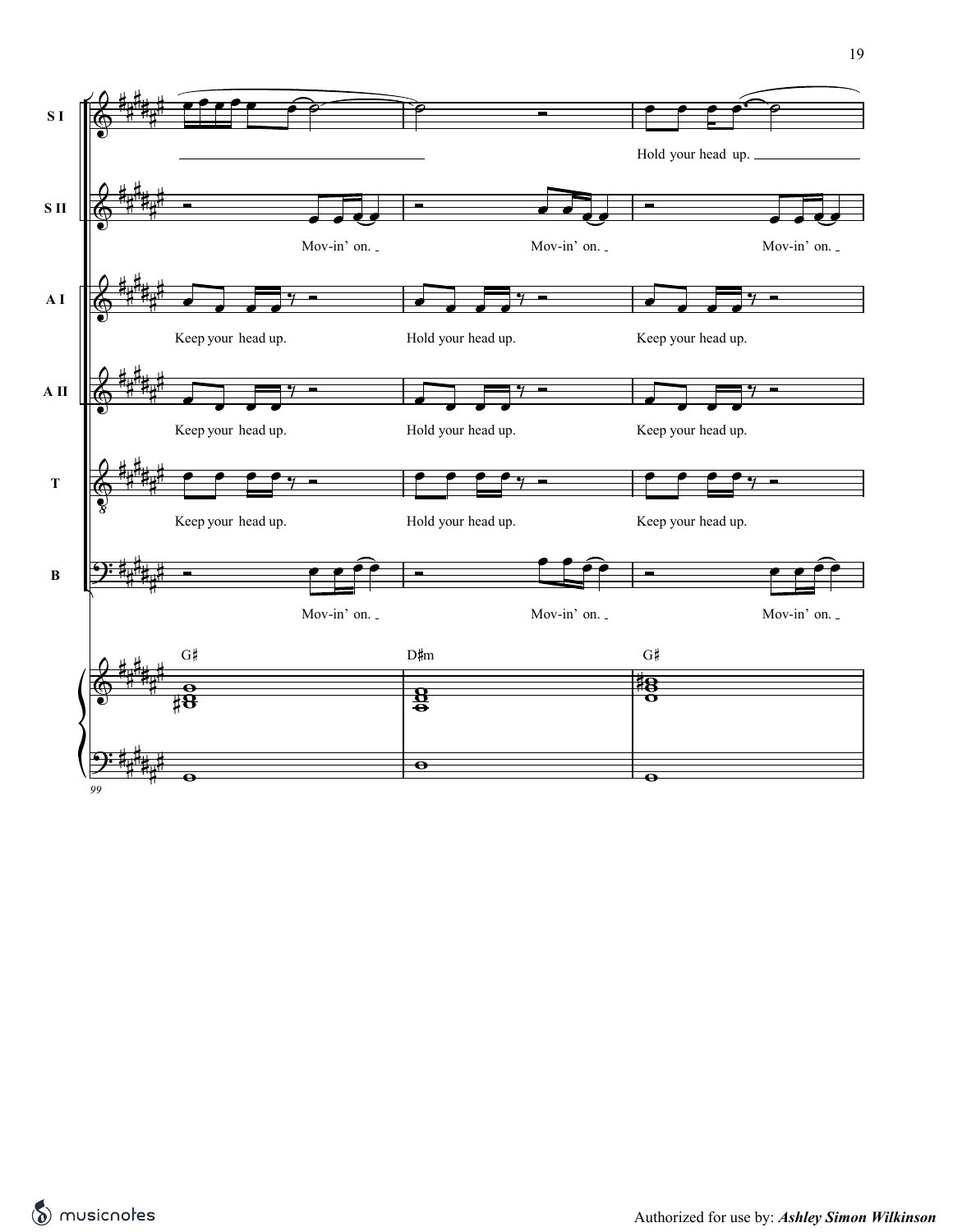![](_page_20_Figure_0.jpeg)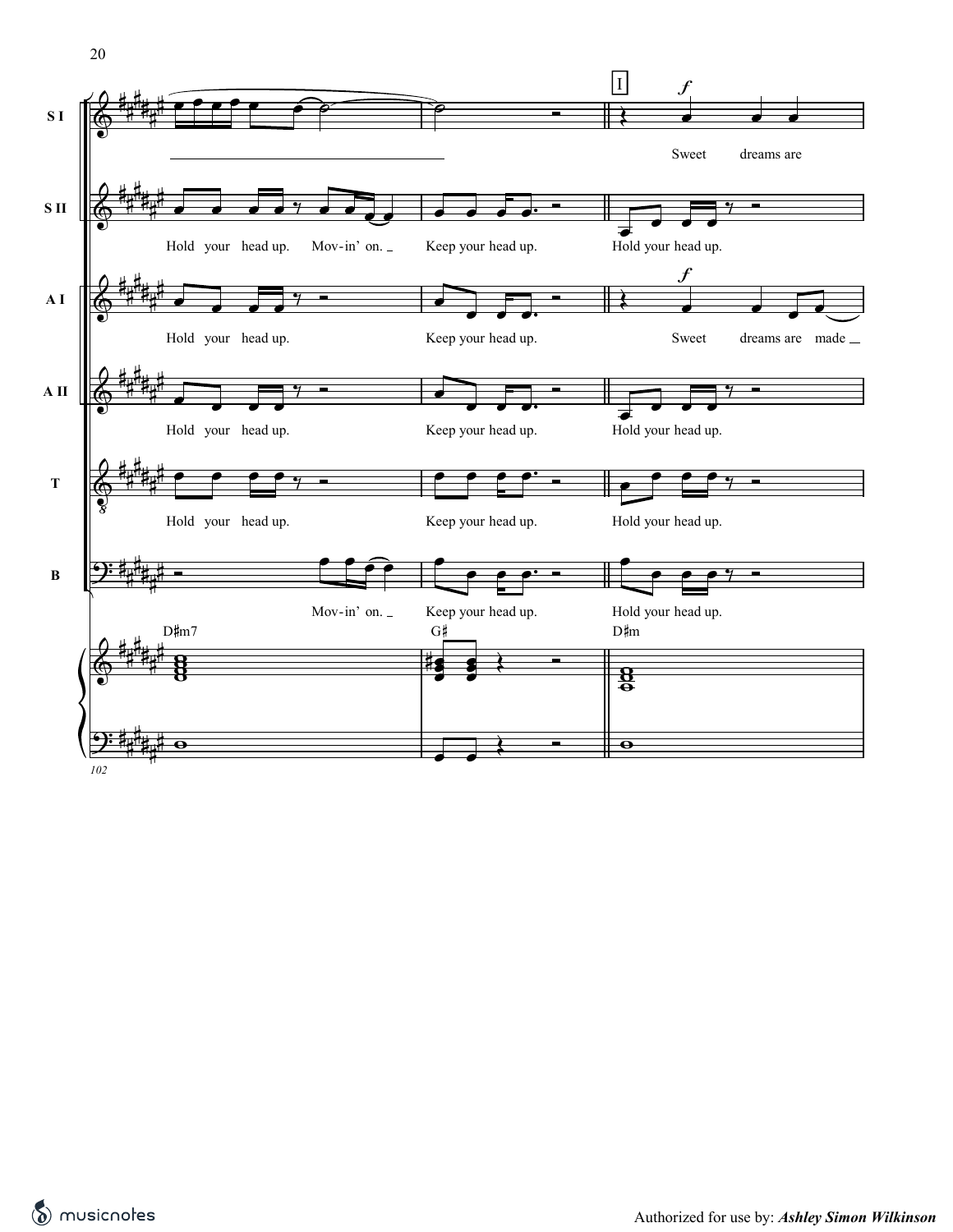![](_page_21_Figure_0.jpeg)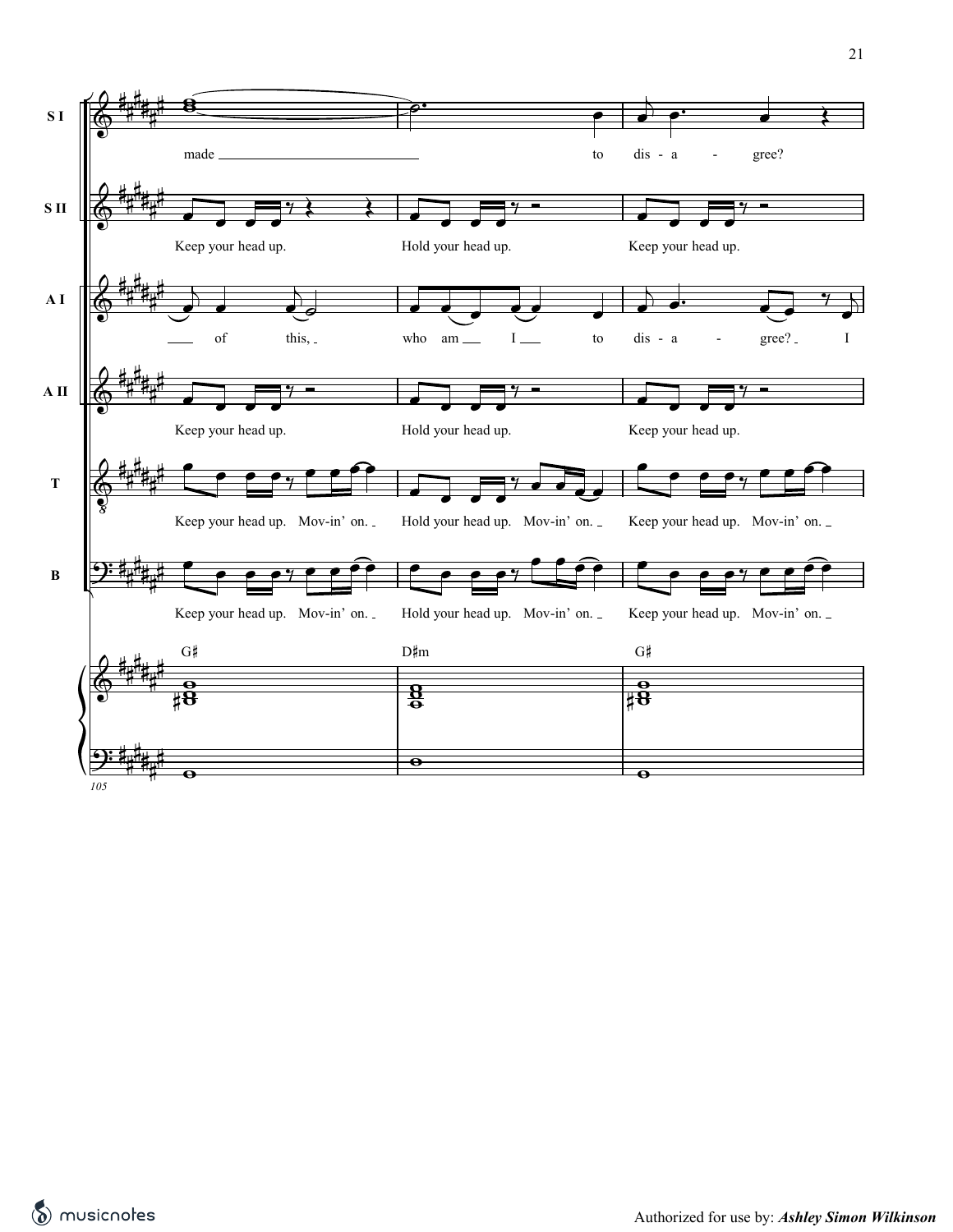![](_page_22_Figure_0.jpeg)

![](_page_22_Figure_1.jpeg)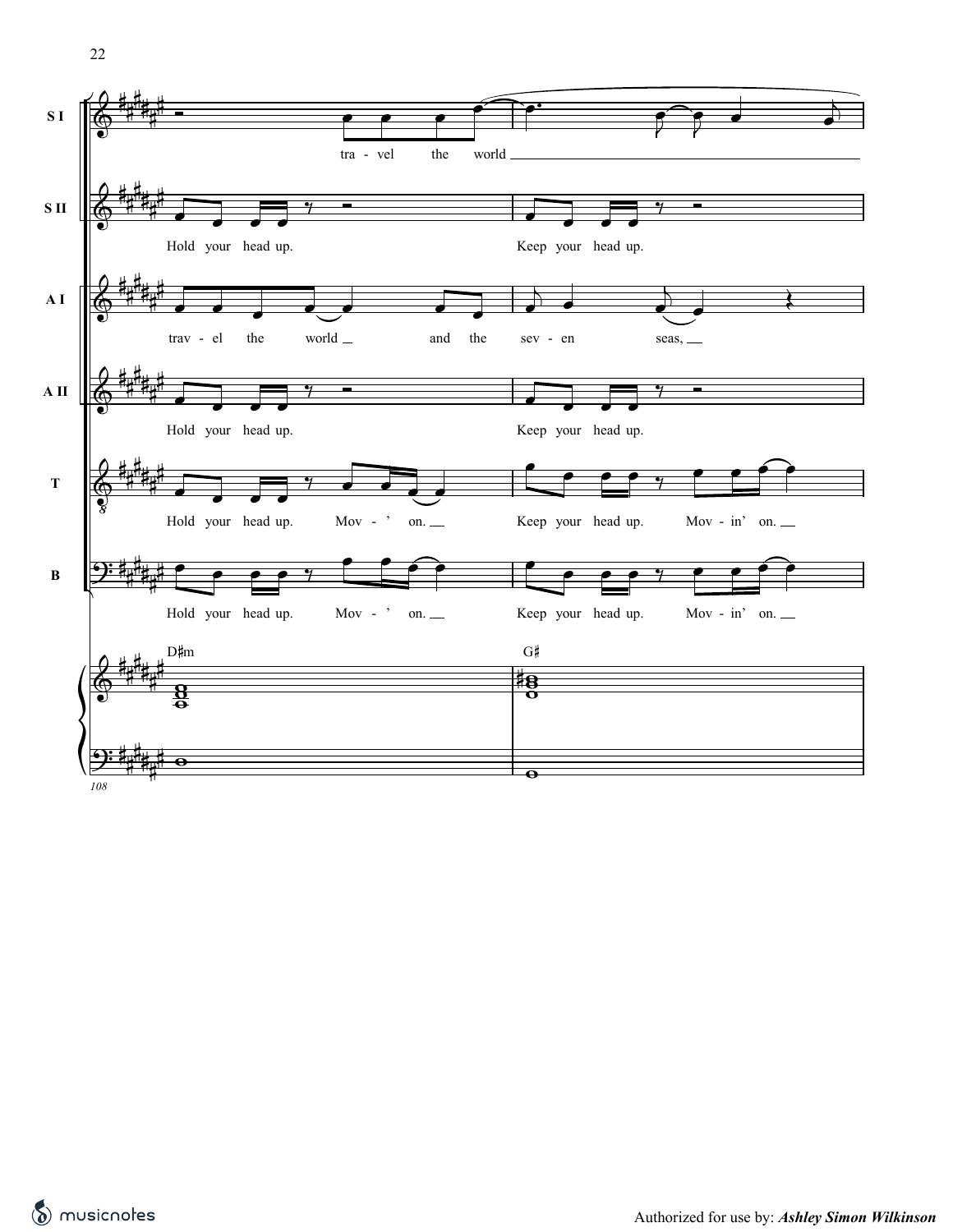![](_page_23_Figure_0.jpeg)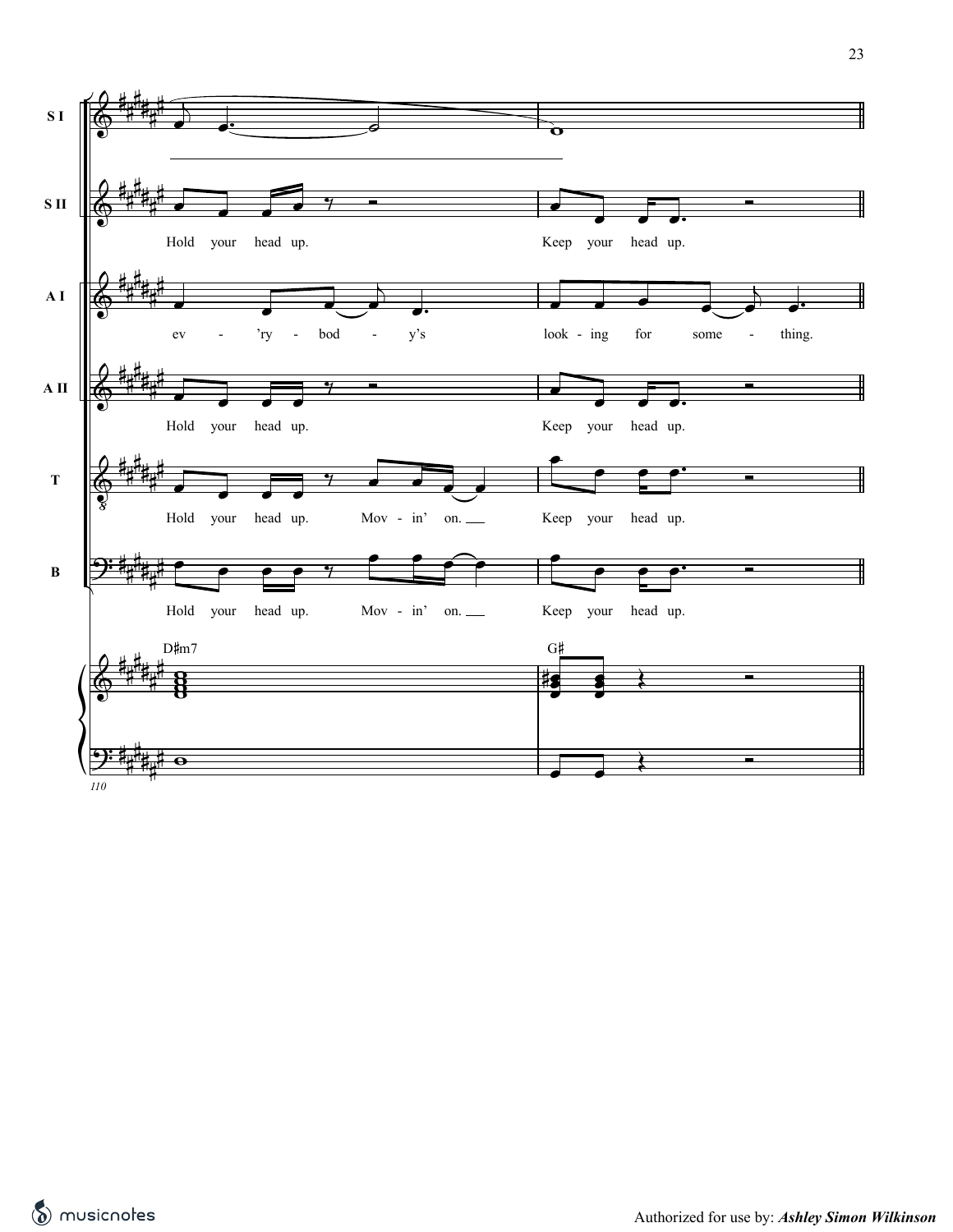![](_page_24_Figure_0.jpeg)

![](_page_24_Figure_1.jpeg)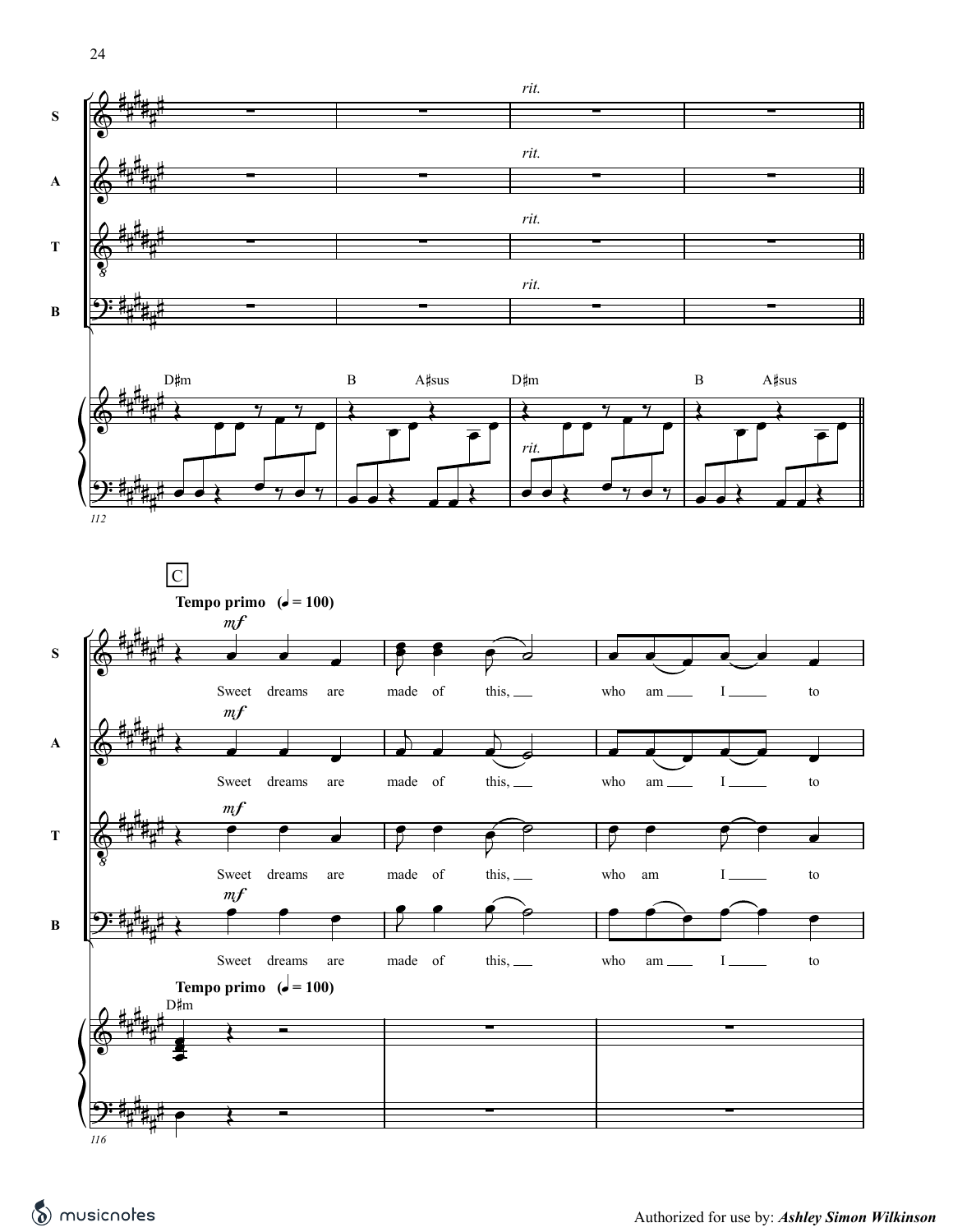![](_page_25_Figure_0.jpeg)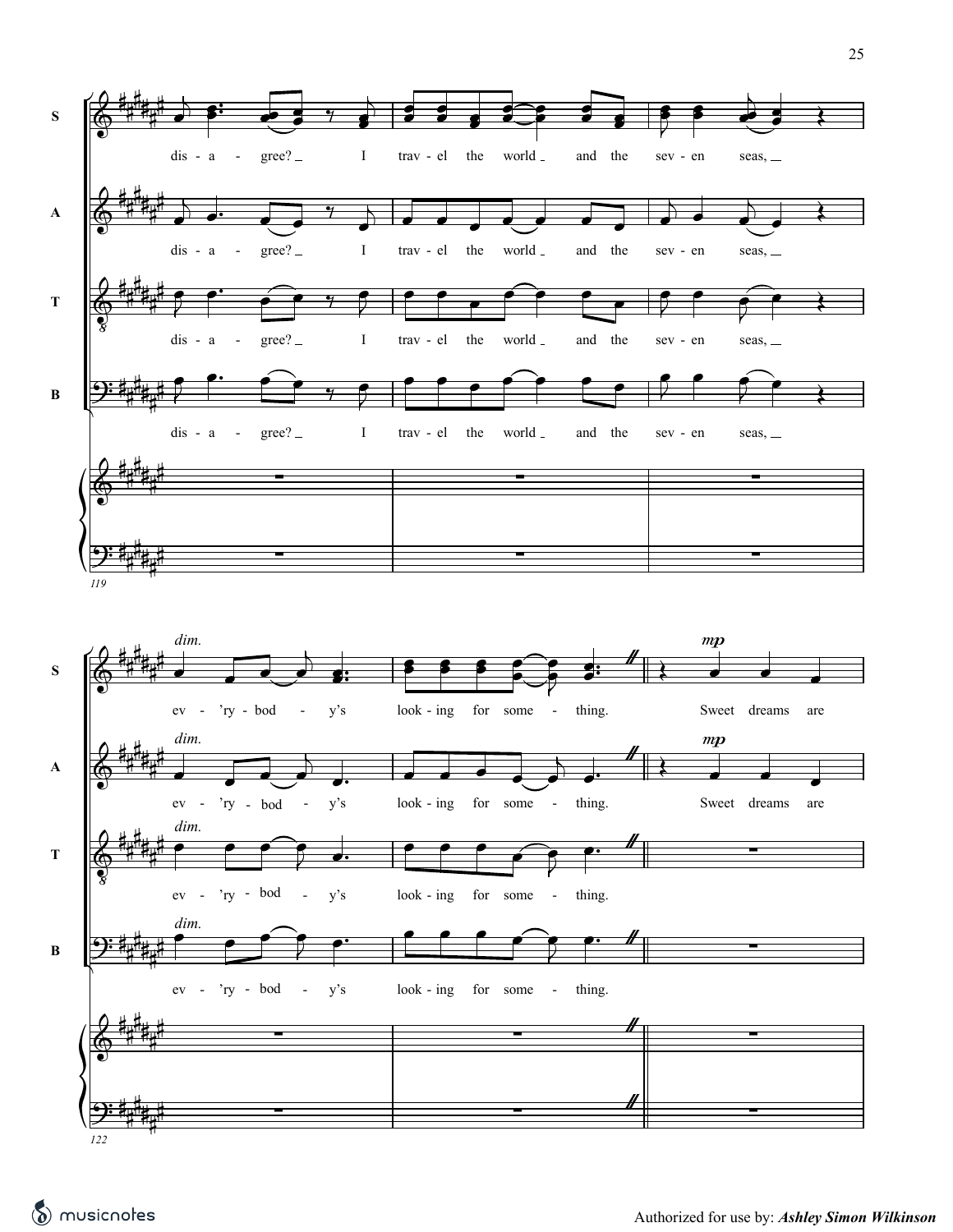![](_page_26_Figure_1.jpeg)